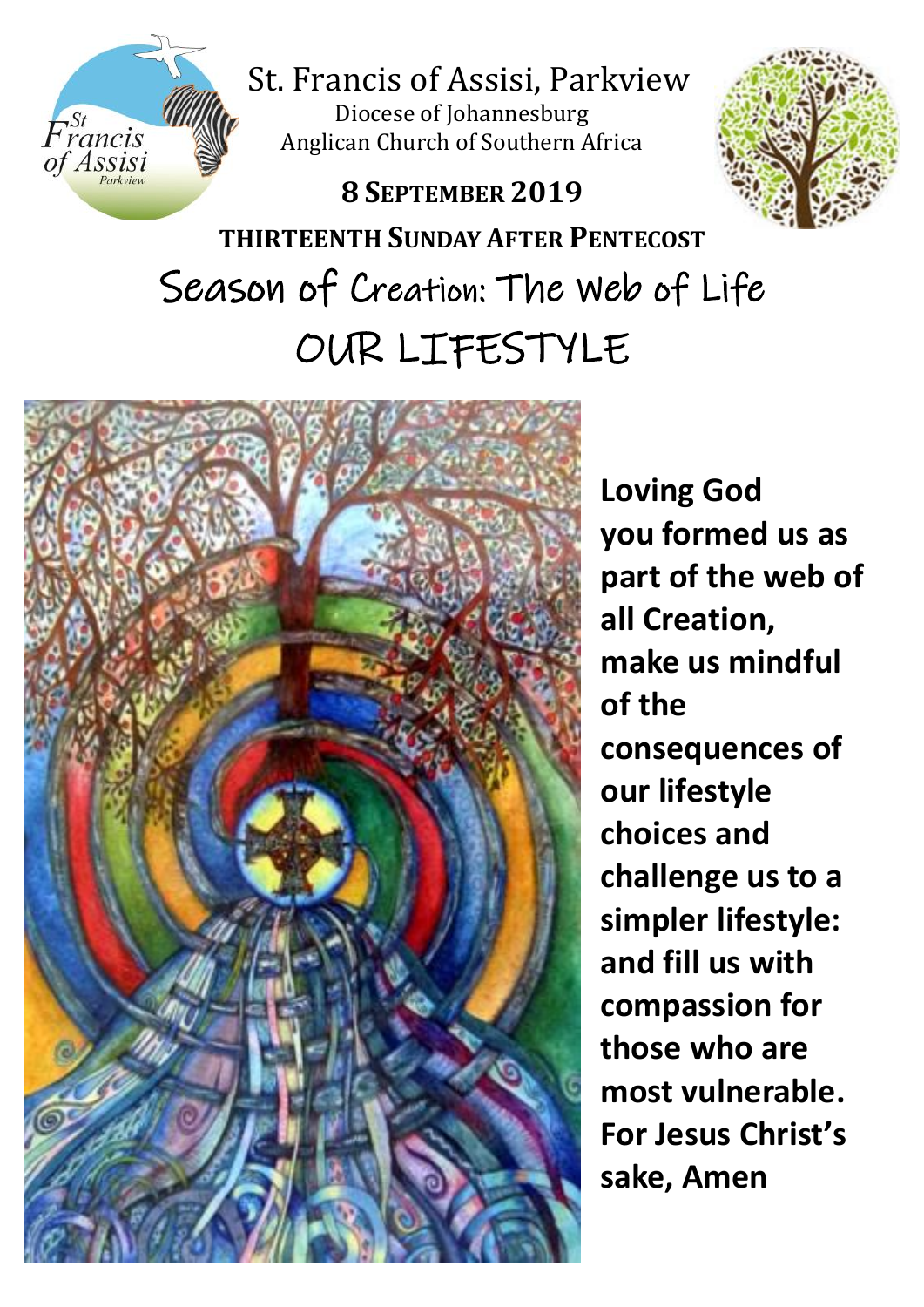## **PRAYER FOR THE CHURCH**

We pray for the Province of the Episcopal Church of Sudan. The Most Revd Ezekiel Kumir Kondo-Archbishop of the Province of Sudan and Bishop of Khartoum. We pray for **Steve, our Bishop** and for our Diocese; for **Thabo, our Metropolitan** and the Anglican Church of Southern Africa and for **Justin of Canterbury** and the Anglican Communion.

#### **PRAYER FOR THE WORLD:**

Dear Lord, in great sorrow we see the hatred and violence which has erupted in our cities against people from other countries and the continuing horror of gender-based violence. We pray for understanding and amendment, and that your love may heal the divisions between your children. Amen

#### **WE PRAY FOR THE OFFICERS AND STAFF OF PARKVIEW POLICE STATION**

Give them strength and courage to do their work with dignity and integrity. Keep them safe, protect their families, and give them that peace which passes all understanding.

#### **PRAYERS FOR PARISHIONERS**

**Birthdays: Monday 9:** Tony Ngwenya; Lee Mcmullen; **Tuesday 10**: Charl Vermooten **Wednesday 11:** Dawn Pinase; Di Sharp **Thursday 12:** Hugo Schonborn; Zara Bromfield; Zenda Fisher **Friday 13:** Jonathan van Rensburg; Cheryl Mackay

**Wedding Anniversaries: Friday 13**: Kim and Alan King **Saturday 14:** Ziyanda and Wanele Mngomezulu

**Families to be prayed for this week:** Kabelo and Patience MURRAY; Barbara and Dave NABARRO; Joan NAUDE; Betty and Thandazo NDLOVU; Margie and Peter NELSON; Glenn, Jack, Matthew and Trish NELSON

**Prayers for those in need of prayer:** Phillip Cayton-Boxall; Kathy D'Oliviera Cruz, Margi Strever and family; Michael Cruz; Stephen Botha; Maria Frahm-Arp; Marilyn Gianadda; Dennis Goddard and the Goddard family; Geraldine Halverson; June Impey; Judith Kinnaird; the Mgeyane family; Hilary Mudau; Thabani Mudau; Wendy Price; John Ridler; Rudolf and Chanel Schoeman; Phillip Zwambila and for **those who have long-term needs:** Pat Cawthorn; Jeffery Gavin; Geraldine Matlhare; Elzett Mufamadi; Thandazo Ndlovu; Byron Spratt; Dudley Spratt

**Year's Mind**: Bob Middlecote; Eileen Smetherham

## **SERVICES OF THE CHURCH**

#### **SUNDAY EUCHARISTS**

## 7:30 am and 9:30 am

## **EUCHARISTS IN THE WEEK**

Wednesdays @ 9:30 am Fridays @ 7:00 am

 $1<sup>st</sup>$  & 4<sup>th</sup> Tuesdays @ 5:30 pm

#### **READINGS FOR TODAY:**

Jeremiah 18:1-11 Psalm 139:1-5, 12-18 Luke 14:25-33

#### **HYMNS FOR 7:30**

| Introit     | 102   | My God, how wonderful thou art      |
|-------------|-------|-------------------------------------|
| Gradual     | 237   | Take up thy cross, the Saviour said |
| Offertory   | 367 I | God of grace and God of glory       |
| Recessional |       | 510   Sent forth by God's blessing  |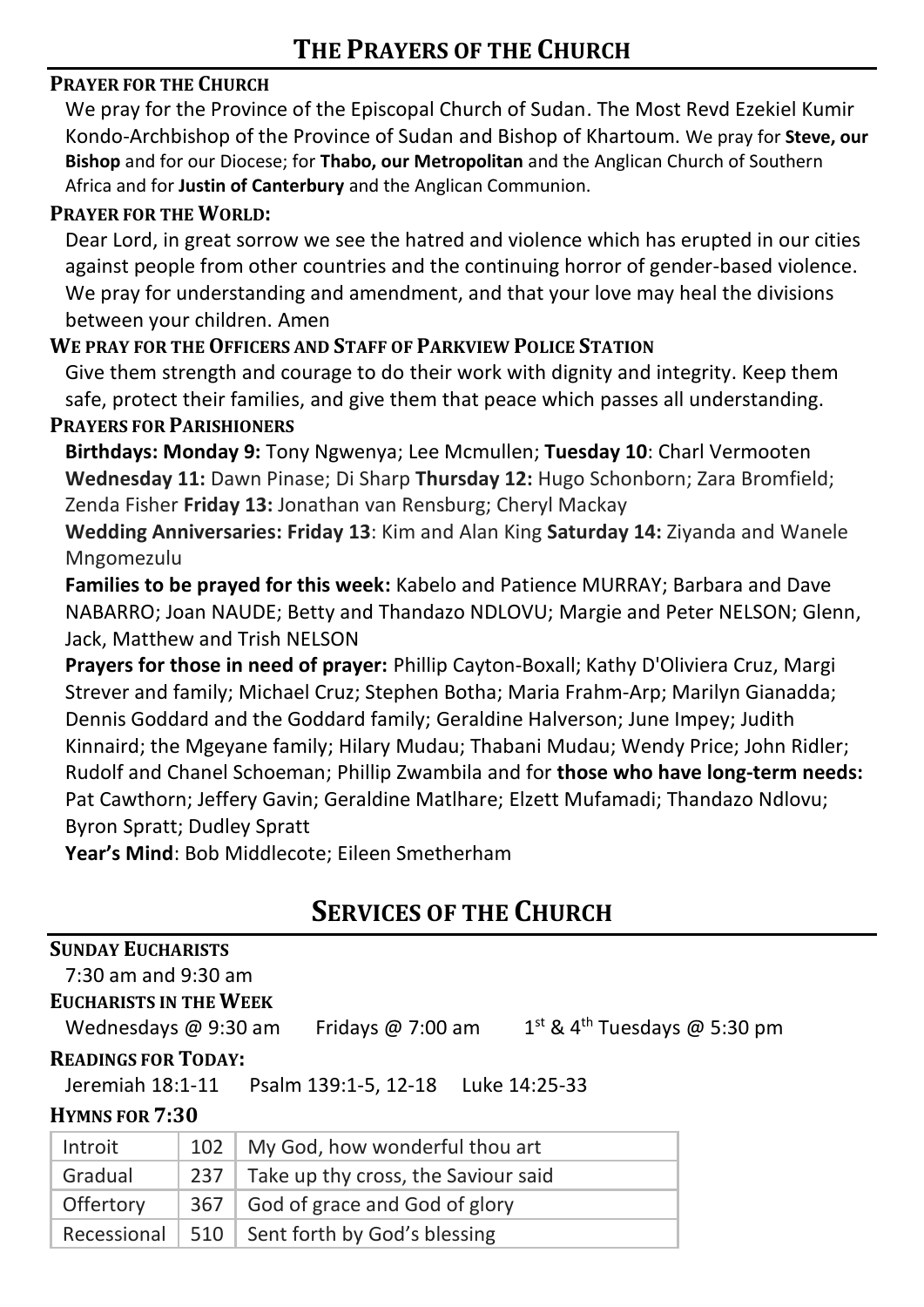#### **A PRAYER FOR A COUNTRY IN TRAVAIL**

We ask that you use this prayer each morning and each evening.

## **CHILDREN'S CHURCH TEACHERS NEEDED**

We appeal for more Children's Church teachers. Teachers do not have to be experts on the Bible or on teaching. Teachers just need to love children and be willing to interact with them. Teaching material is provided throughout the year and a teacher will only be required to teach only one Sunday every month. If you are interested, feel free to visit the class sessions to see how it works. Please contact Fabian if you are keen.

## **ECO WALK AT THE WILDS, HOUGHTON DRIVE: Saturday 21 September from 09h00**

As parking is limited in the secure parking area, we shall meet at St Francis Church at 08h30 and take as few cars as possible. This nature reserve on the outskirts of Houghton is set against lovely koppies with well-developed indigenous gardens, running waterfalls and fountains. Stone paths ramble across the hillsides with views of the city from various sides. At the peak of The Wilds is a sundial that marks a wonderful city skyline view. There are lovely lawns overlooking a stream and small ponds near the car-park so bring refreshments and a blanket as we shall picnic together at the end of the walk. Please enter you name and numbers on the list at the back of the Church so we know how many to expect. Join us and enjoy a lovely outing in nature. For more information google[: Take a](https://www.countrylife.co.za/travel/take-a-walk-through-joburgs-the-wilds)  [walk through Joburg's](https://www.countrylife.co.za/travel/take-a-walk-through-joburgs-the-wilds) **The Wilds**

### **Please don't forget:**

**E-WASTE RECYCLING PEANUT BUTTER APPEAL SOLAR ENERGY APPEAL**

### **UPCOMING EVENTS**

| 1 <sup>st</sup> Communion Classes       | Sundays in Sept | $11:00$ am               |
|-----------------------------------------|-----------------|--------------------------|
| <b>ParkViews</b>                        | 12 September    | $6:00 \text{ pm}$        |
| <b>Eco Hike and Picnic in The Wilds</b> | 21 September    | 8:30am at St Francis     |
| <b>Patronal Festival</b>                | 6 October       | 8:30 am Combined Service |
| <b>Golf Day</b>                         | 17 October      |                          |